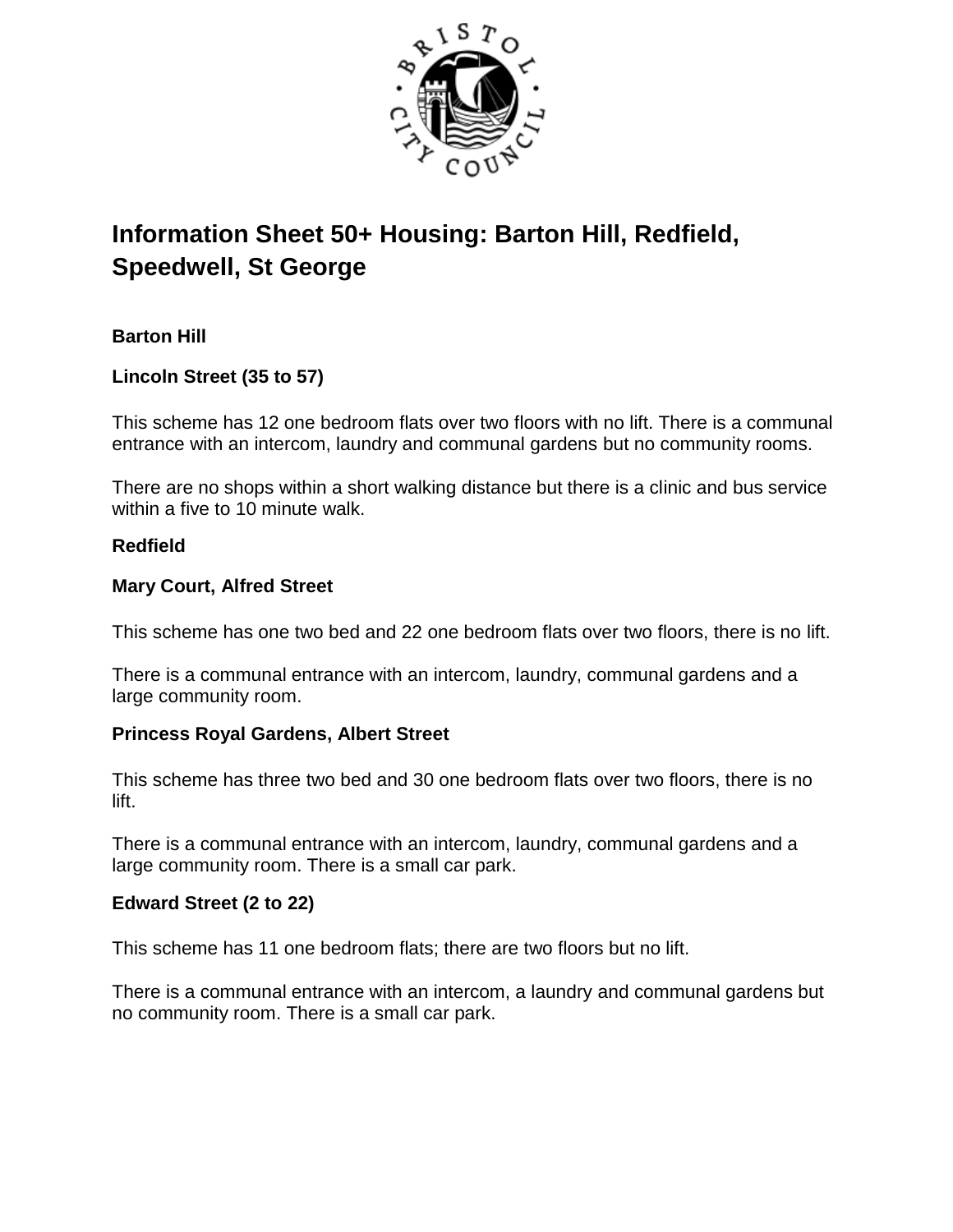# **Brook Street (2 to 6) and Edward Street (1 to 7)**

This scheme has eight one bedroom flats; there are two floors but no lift. There is no communal entrance but there is a fence surrounding the scheme with a locked gate and an intercom. There are communal gardens.

The above four schemes are all situated in a popular location close to the shops and amenities on Church Road.

#### **Speedwell**

#### **Roegate House, Whitefield Avenue**

This multi storey block has 83 flats which are a mix of one and two bedroom homes. There is a communal entrance with an intercom, community room, laundry, communal gardens and a car park. There is a bus service nearby on Speedwell Road.

# **St George**

## **Bell Hill Road (129 to 145)**

This scheme has nine one bedroom flats over two floors with no lift. The scheme has a communal entrance, laundry and communal gardens. There is no community room.

There is a bus service; clinic and small shop close by.

#### **Bourne Road (17 to 39)**

This scheme has 12 one bedroom flats over two floors with no lift. The scheme has a laundry and communal gardens. There is no communal entrance but there is a fence surrounding the scheme with a locked gate and an intercom.

The closest shops and bus service are on are on Two Mile Hill Road and Bell Hill Road.

#### **The Avenue (28 to 50)**

This scheme has 12 one bedroom flats over two floors with no lift. There is a communal entrance, laundry and communal gardens. There is no community room.

The scheme is in a quiet residential area. There are few amenities within walking distance.

#### **Glossary of terms**

Scheme: A collection of homes located in the same building or in the same grounds.